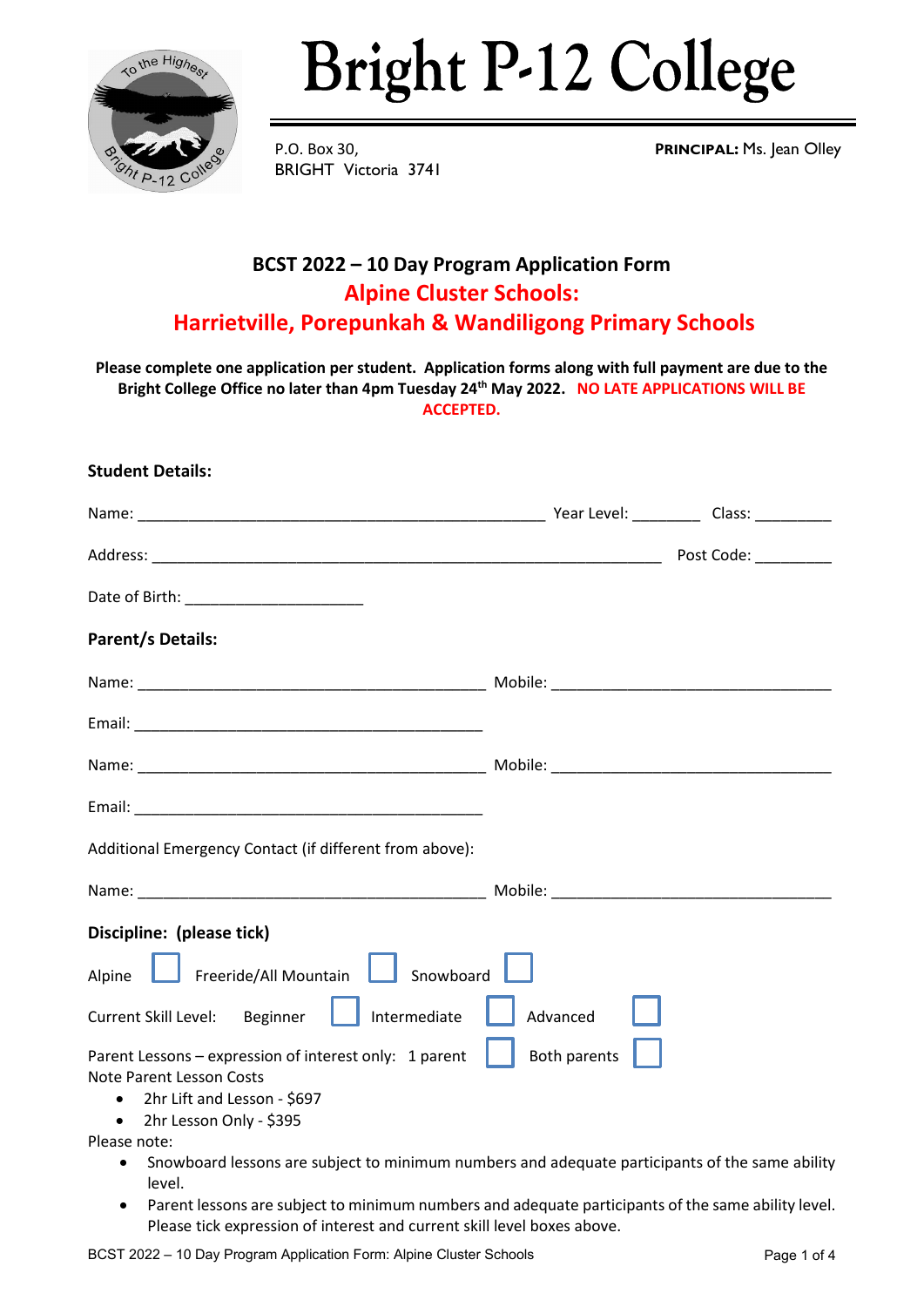|                | <b>Program Selection</b><br>(All student costs are inclusive of GST)                                                                                                                                                | <b>Price</b> | <b>Media Card</b><br><b>Customer</b><br><b>ID Number</b> | Cost \$ | <b>Office Use</b><br>Only |
|----------------|---------------------------------------------------------------------------------------------------------------------------------------------------------------------------------------------------------------------|--------------|----------------------------------------------------------|---------|---------------------------|
| Students:      |                                                                                                                                                                                                                     |              |                                                          |         |                           |
| 1a)            | 10 day/2 hr Lesson Only Program<br>(You must have a valid Epic Australia Pass -<br>available for purchase through Hotham)                                                                                           | \$466.50     |                                                          |         | GO <sub>1</sub>           |
| 1 <sub>b</sub> | 10 day/2 hr Lift and Lesson Program<br>(For those requiring a Lift Ticket - valid only on<br><b>BCST Training Days)</b>                                                                                             | \$695.50     |                                                          |         | GO <sub>1</sub>           |
| 2a)            | 10 day/3hr Lesson Only Freeride/All Mountain<br>Program - skiing only<br>(You must have a valid Epic Australia Pass -<br>available for purchase through Hotham)                                                     | \$664.50     |                                                          |         | GO <sub>1</sub>           |
| 2 <sub>b</sub> | 10 day/3hr Lift and Lesson Freeride/All<br>Mountain Program - skiing only<br>(For those requiring a Lift Ticket - valid only on<br><b>BCST Training Days)</b>                                                       | \$893.50     |                                                          |         | GO <sub>1</sub>           |
|                | <b>Student Membership Information:</b><br>When purchasing any of the above options, students<br>automatically become members of the BCST.                                                                           | N/A          |                                                          |         |                           |
|                | For students who are not purchasing a Program above<br>and wish to become a member of the BCST, a<br>Membership Fee of \$77 (includes GST) is payable to the<br>College Office no later than Tuesday 24th May 2022. | 577          | N/A                                                      |         | GO <sub>1</sub>           |



## **Photos:**

Mt Hotham requires a new photo for guests aged 18 years and under each year. Mt Hotham reserves the right to request a new photo if your supplied photo is deemed inappropriate. No headwear, beanies, goggles can be worn in photo. Photos must be head and shoulder only on a single, light coloured background.

Photos must be emailed to [tickets@hotham.com.au](mailto:tickets@hotham.com.au) with the subject line: BCST or uploaded via the Hotham website (by logging in to your personal Hotham account) prior to Tuesday 24<sup>th</sup> May 2022.

## **Mount Hotham Terms and Conditions:**

All applicants (parent please sign for holders aged under 18 years) must read the Mount Hotham Skiing Company's Terms and Conditions (refer to website for full details: [https://www.mthotham.com.au](https://www.mthotham.com.au/) – click on "Terms and Conditions" and "Privacy Policy", both located at the bottom of the page) and then sign below, confirming that they have read and understand the Terms and Conditions and subsequently agree.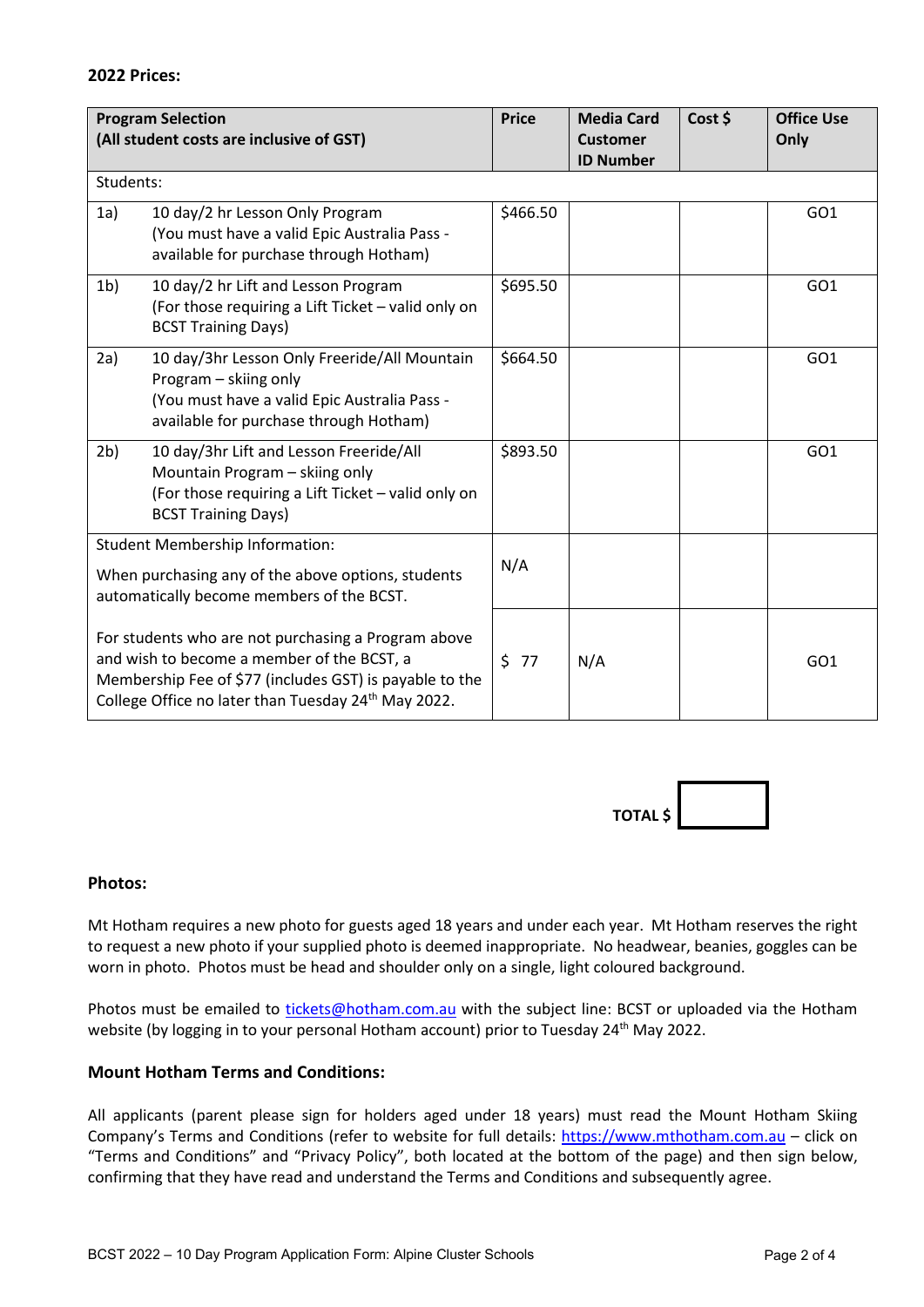All pass holders agree to receive communications from Mount Hotham Skiing Company Pty Ltd and/or Falls Creek Ski Lifts Pty Ltd Marketing teams via email advising them of key information and updates including additional pass holder benefits (e-newsletters but not restricted to this medium only).

Parent Declaration:

This confirms that I, the undersigned, have hereby read, understood and agree to the Terms and Conditions and the Privacy Policy of Mount Hotham Skiing Company Pty Ltd.

| Name (please print)                                                                |                                                                                                                       |  |  |  |  |
|------------------------------------------------------------------------------------|-----------------------------------------------------------------------------------------------------------------------|--|--|--|--|
| Signature:                                                                         |                                                                                                                       |  |  |  |  |
| <b>Payment Details: (please tick)</b>                                              |                                                                                                                       |  |  |  |  |
| Please charge my credit card<br>Mastercard                                         | <b>VISA</b>                                                                                                           |  |  |  |  |
| Cardholder's Name:                                                                 |                                                                                                                       |  |  |  |  |
| Number:                                                                            | <u> 1990 - Johann John Stone, markin film yn y system yn y system yn y system yn y system yn y system yn y system</u> |  |  |  |  |
| CVV (on reverse of card):<br><b>Expiry Date:</b>                                   | <u> 1980 - Jan Jan Jawa Barat, pre</u>                                                                                |  |  |  |  |
| Enclosed cheque (payable to Bright P-12 College)                                   | Total Payment \$ ____________________<br>Total Payment \$                                                             |  |  |  |  |
| <b>Parent Checklist:</b>                                                           |                                                                                                                       |  |  |  |  |
| Applications will not be accepted without accompanying documentation, please tick: |                                                                                                                       |  |  |  |  |
| <b>Medical Form</b><br><b>Parent Consent Form</b><br>Application                   |                                                                                                                       |  |  |  |  |
| Photographs emailed to Hotham or uploaded to website                               |                                                                                                                       |  |  |  |  |
| <b>Permissions and Important Information:</b>                                      |                                                                                                                       |  |  |  |  |

I give permission for my child/children's photo and/or video taken during the 2022 BCST Training Days to be used in the regular BCST Newsletters, the Bright P-12 College's Newsletters and the BCST end of year Presentation Video.

Yes **No**